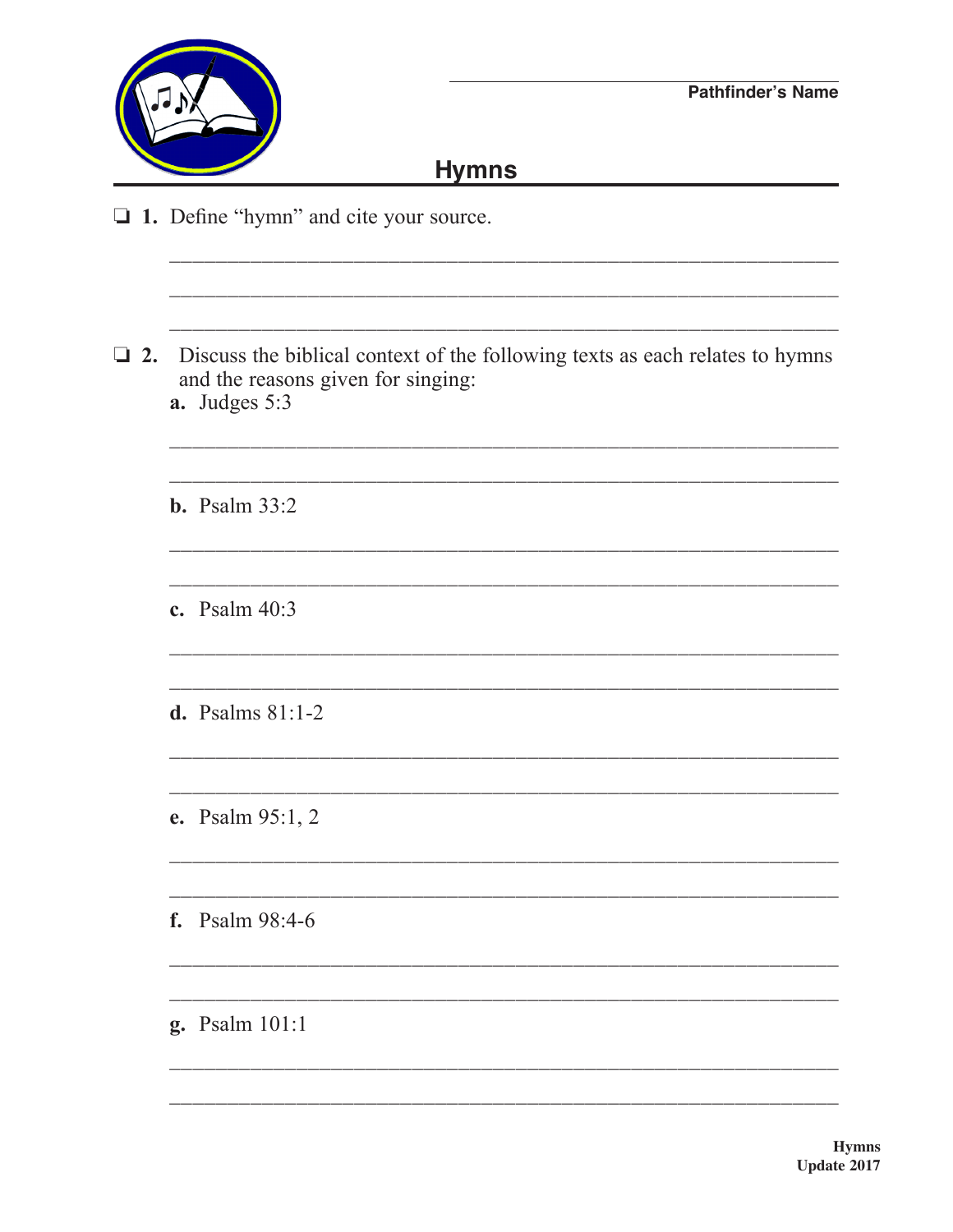|              | i.<br>Nehemiah 12:27                                                                                                                                                                                  |  |
|--------------|-------------------------------------------------------------------------------------------------------------------------------------------------------------------------------------------------------|--|
|              | Ephesians 5:19<br>$\mathbf{j}$ .                                                                                                                                                                      |  |
|              | k. Colossians $3:16$                                                                                                                                                                                  |  |
| $\Box$ 3.    | Select a verse or short passage from the Bible and set it to a tune. You<br>may set the verse to an existing melody or compose one of your own. Sing<br>your new hymn either a capella or with music. |  |
| $\Box$ 4.    | Date completed<br>Using the topical index in an Adventist hymnal, identify at least one hymn<br>from each of the following topics:<br>a. Sabbath                                                      |  |
|              | <b>b.</b> Second Coming                                                                                                                                                                               |  |
|              | c. Christ's birth                                                                                                                                                                                     |  |
|              | d. Worship                                                                                                                                                                                            |  |
|              | e. Health message                                                                                                                                                                                     |  |
|              | Resurrection<br>f.                                                                                                                                                                                    |  |
| $\square$ 5. | Identify at least three places you can hear hymns being performed other<br>than a church service.<br>1.<br><u> 1989 - Johann Barbara, martxa alemaniar a</u>                                          |  |
|              | 2.                                                                                                                                                                                                    |  |

 **3.** \_\_\_\_\_\_\_\_\_\_\_\_\_\_\_\_\_\_\_\_\_\_\_\_\_\_\_\_\_\_\_\_\_\_\_\_\_\_\_\_\_\_\_\_\_\_\_\_\_\_\_\_\_\_\_